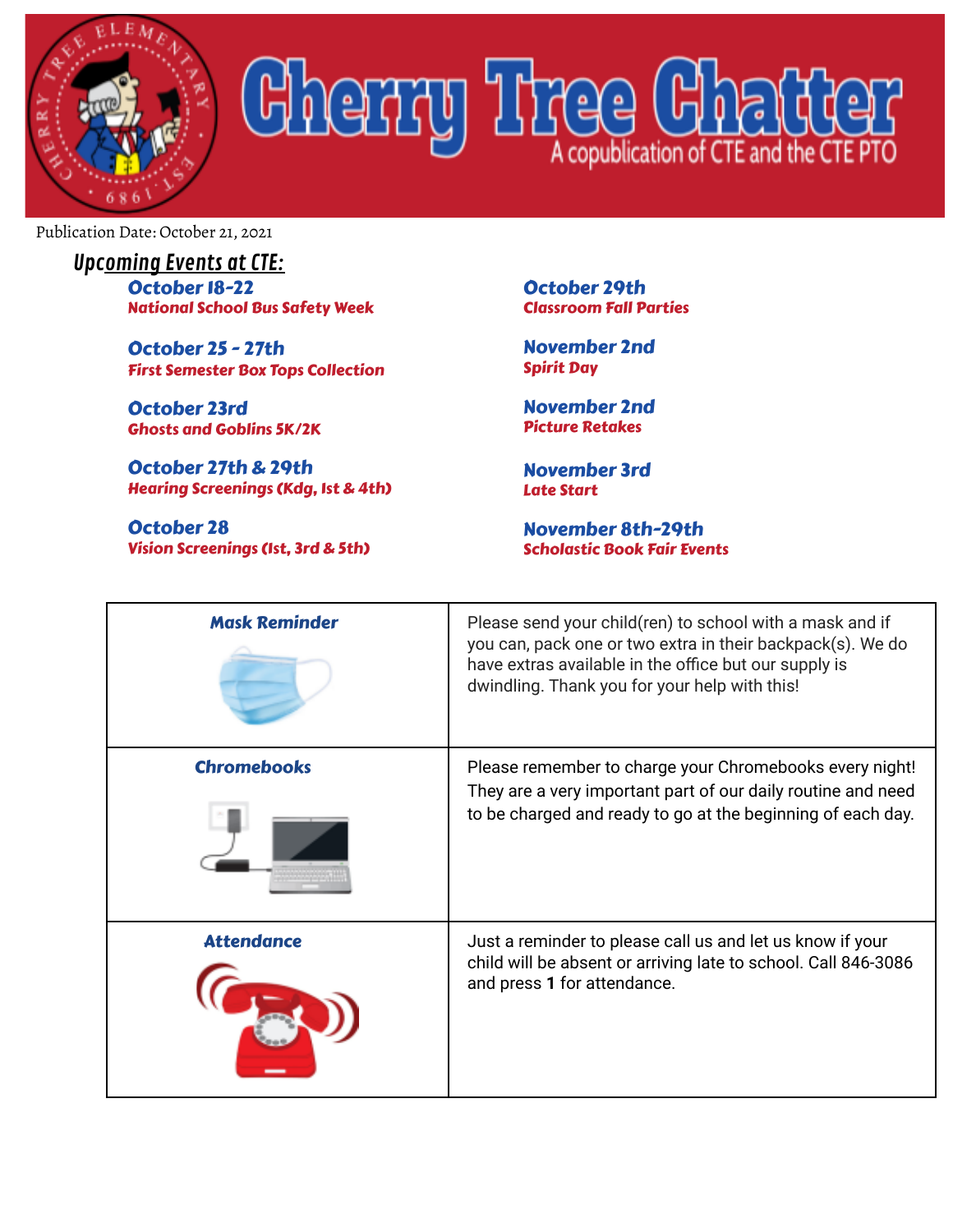| <b>Lost and Found</b>                              | Are you looking for something? We just might have it!!!                                                                                                                                                                                                                                                                                                                                                                                                                                                                                                                                                                                                       |
|----------------------------------------------------|---------------------------------------------------------------------------------------------------------------------------------------------------------------------------------------------------------------------------------------------------------------------------------------------------------------------------------------------------------------------------------------------------------------------------------------------------------------------------------------------------------------------------------------------------------------------------------------------------------------------------------------------------------------|
|                                                    | We have many items accumulated on our lost and found<br>tables in the cafeteria. If your child is missing a jacket,<br>lunch box, water bottle or any other random treasure<br>please have them check out our growing collection.                                                                                                                                                                                                                                                                                                                                                                                                                             |
|                                                    | **it's always a great idea to label any items brought from<br>home so we can help locate the owners when they go<br>missing                                                                                                                                                                                                                                                                                                                                                                                                                                                                                                                                   |
| <b>Ghosts &amp; Goblins 5K</b><br>RUN/WALK<br>2021 | Don't forget registration for the annual Ghosts and Goblins<br>5K/2K closes Friday, October 22nd. This fun family event<br>takes place Saturday, October 23rd at 8:30AM at Carmel<br>High School. Participants can dress in costume and walk<br>together to show school spirit. This event is presented by<br>the Carmel Education Foundation, which provides<br>scholarships and education grants to students and teachers<br>throughout our district. Click here to register at<br>GhostsAndGoblinsRun.com. On Friday, October 22nd you<br>can pick up your registration packet from $11am - 7pm$ at<br>Door 1 at the CLLC (Carmel Life & Learning Center). |
| <b>Parents Night Out</b>                           | Make Time for Date Night! 10/22 and 11/12                                                                                                                                                                                                                                                                                                                                                                                                                                                                                                                                                                                                                     |
|                                                    | Girl Scout troops 1075 and 125 are hosting a limited                                                                                                                                                                                                                                                                                                                                                                                                                                                                                                                                                                                                          |
|                                                    | babysitting event to raise funds for our Silver Award<br>project "Real Luggage for Foster Kids."                                                                                                                                                                                                                                                                                                                                                                                                                                                                                                                                                              |
|                                                    | Drop your kids off to play with us while you go out and<br>play like adults, all while donating to a wonderful cause!                                                                                                                                                                                                                                                                                                                                                                                                                                                                                                                                         |
|                                                    | https://m.signupgenius.com/#!/showSignUp/10c0f4aa5a7<br>22 a46-date                                                                                                                                                                                                                                                                                                                                                                                                                                                                                                                                                                                           |
| <b>Picture Retakes</b>                             | LifeTouch will be here on Tuesday, November 2nd if your<br>child is in need of a retake.                                                                                                                                                                                                                                                                                                                                                                                                                                                                                                                                                                      |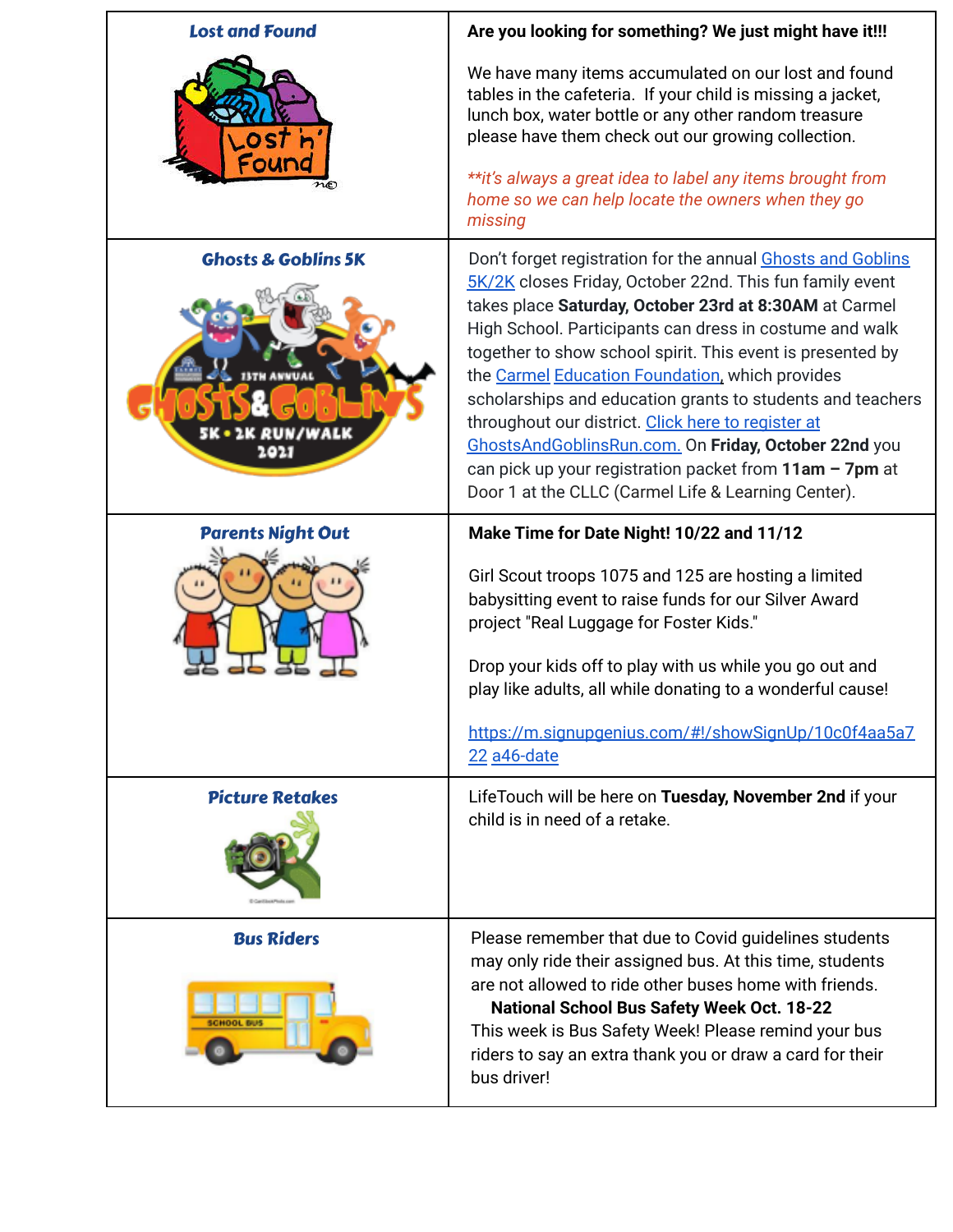| <b>HAPPY</b>                                                  | <b>Celebrating our Veterans!</b>                                                                                                                                                                                                                                                                                                                                                                               |
|---------------------------------------------------------------|----------------------------------------------------------------------------------------------------------------------------------------------------------------------------------------------------------------------------------------------------------------------------------------------------------------------------------------------------------------------------------------------------------------|
| VETERANS DAY                                                  | This year's Veterans Day program will be on November<br>11th from 8:00 AM - 8:45 and will be held via Zoom.                                                                                                                                                                                                                                                                                                    |
| <b>Car Pool Line</b>                                          | With the weather changing our carpool line is getting<br>longer everyday. Please remember, that if you are visiting<br>the school or picking up your child early, we need to keep<br>the front parking lot and our bus parking lot clear. You are<br>free to park in the staff lot (north side of building).                                                                                                   |
|                                                               |                                                                                                                                                                                                                                                                                                                                                                                                                |
| <b>Late Start Wednesdays</b>                                  | Just a reminder that the next CCS late start will be on<br>Wednesday, November 3rd. Please remember that the<br>building will not be open for drop off until 8:15 am. Before<br>school care is available on late start days through the<br>Carmel Clay Parks and Recreation. Your child must be<br>enrolled with CCPR in order to attend. See the following link<br>to register. Before-and-after-school-care. |
| <b>Vision and Hearing Screenings</b>                          | <b>LIONS CLUB VISION SCREENING</b><br>The local Lions Club will be conducting vision screenings<br>at CTE for our first, third and fifth graders on October<br>28th.                                                                                                                                                                                                                                           |
|                                                               | <b>HEARING SCREENING</b><br>Our wonderful Speech Team will be conducting<br>hearing screenings for kindergarten, first and fourth<br>graders on October 27th and 29th.                                                                                                                                                                                                                                         |
| $~\sim$ NEW $\sim$                                            | <b>SAVE THE DATE!</b>                                                                                                                                                                                                                                                                                                                                                                                          |
| "Books Bring Us Together" 2021<br><b>Scholastic Book Fair</b> | All for Books Coin Drive - November 8-12<br>Grade level competition - who can donate the most<br>loose change?!<br>Support our own classroom libraries & provide books to<br>other schools and children in need of books<br>Book Fair In-Person Student Shopping - 50% of dollars go<br>back to our school - November 17-23                                                                                    |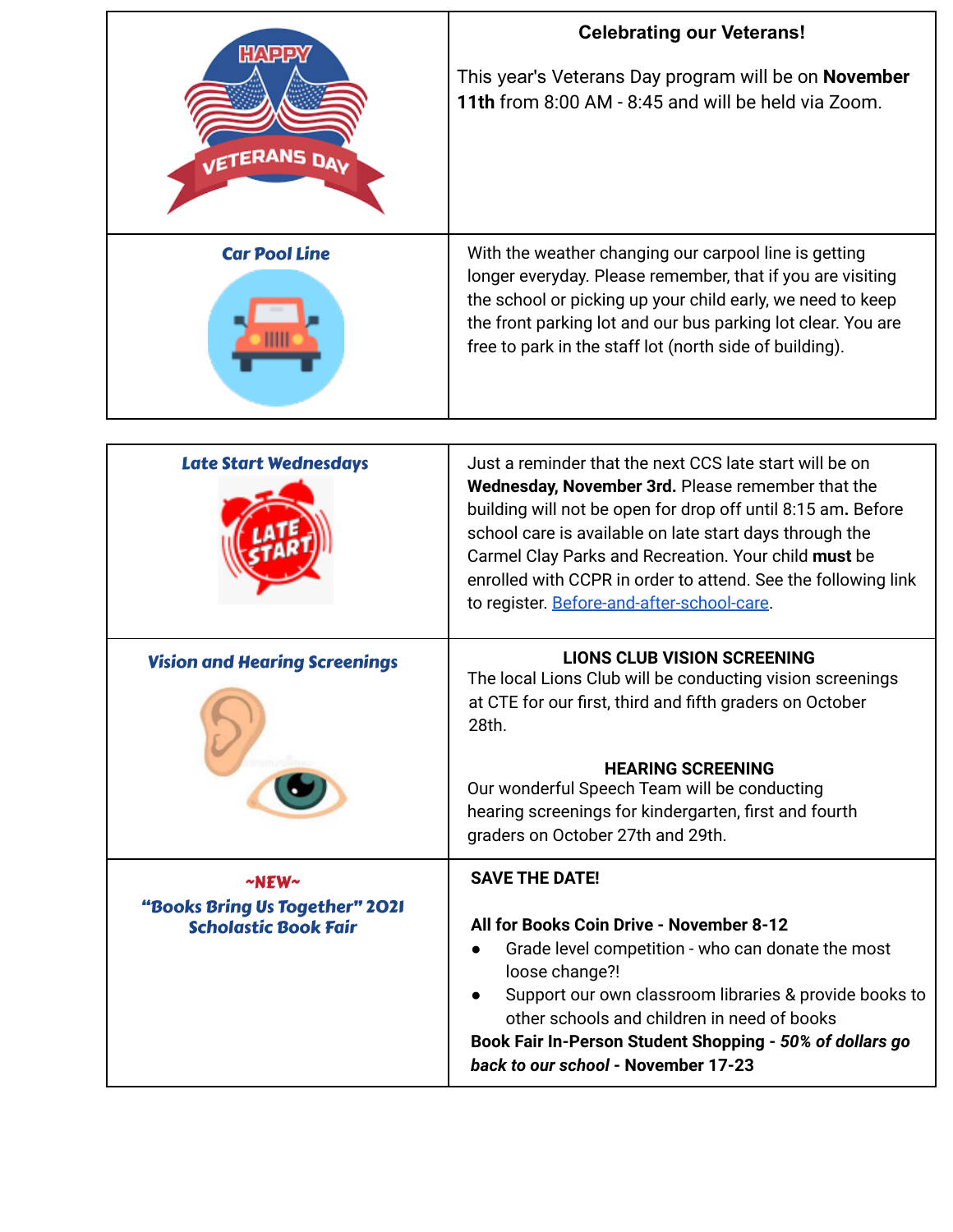

● Students shop the book fair during their regularly scheduled media time

**Book Fair Virtual Shopping -** *25% of dollars go back to our school* **- November 16-29**

● Great option for parents, families and friends

To access all information about the fair, click here: <https://www.scholastic.com/bf/cherrytreeelementaryschool>

Stay tuned - more details to come!

| <b>Media Center</b><br><b>Volunteers Needed</b>   | Are you looking for a volunteer opportunity at school this<br>year? The media center is looking for volunteers to help<br>the kids and Mrs. Lima.<br>There are three shifts available per day, 8-10am, 9-11am<br>and 11:40am-1:40pm. Morning shifts are usually<br>responsible for checking in and shelving books, and the<br>afternoon shift helps kindergarten and 1st grade find and<br>check out books.<br>If interested please follow this link to complete the<br>google form: https://forms.gle/PYBuiWbviDySjtbM9<br>For more info please email Megan Droste at<br>medroste@gmail.com or Melissa Putts at |
|---------------------------------------------------|------------------------------------------------------------------------------------------------------------------------------------------------------------------------------------------------------------------------------------------------------------------------------------------------------------------------------------------------------------------------------------------------------------------------------------------------------------------------------------------------------------------------------------------------------------------------------------------------------------------|
|                                                   | melissaputts@yahoo.com. Thank you!                                                                                                                                                                                                                                                                                                                                                                                                                                                                                                                                                                               |
| <b>Easy Ways to Support Cherry Tree</b><br>amazon | Make sure you link your Amazon account to Cherry Tree<br>Elementary! On the Amazon app, go to programs and<br>features, click Amazon Smile and choose "Cherry Tree<br>Elementary Parent Teacher Organization Inc" as your charity.<br>To link your account on a computer, simply log into your<br>Amazon account through amazonsmile.com, select our<br>organization and shop through the Amazon Smile website.<br>For every purchase you make Amazon donates a percentage<br>to Cherry Tree!                                                                                                                    |
|                                                   | Kroger has a community rewards program as well! Login in<br>to your Kroger account and choose Community Rewards to<br>add the Cherry Tree Elementary PTO from the list of<br>organizations. Kroger donates a percentage of your<br>spending to our school.                                                                                                                                                                                                                                                                                                                                                       |
|                                                   | Linking your cards only takes minutes and the rewards<br>are great!!                                                                                                                                                                                                                                                                                                                                                                                                                                                                                                                                             |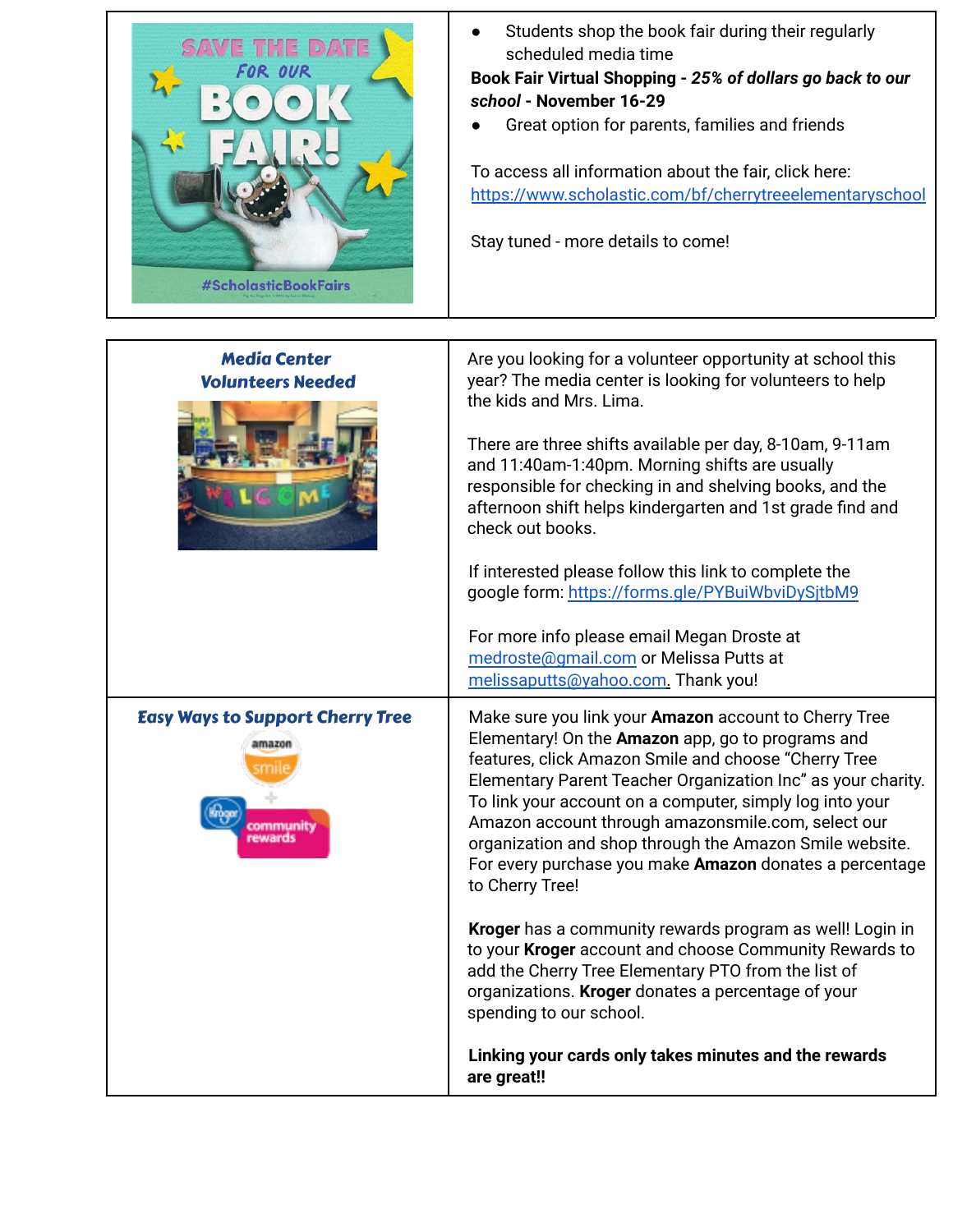| <b>Box Tops</b> | Box Tops are a simple way to support Cherry Tree! Just<br>download the Box Tops for Education App and scan your<br>grocery receipts after you shop! Box Tops donates \$0.10<br>for each participating product you buy and there are always<br>new bonus box tops opportunities! Having trouble<br>remembering to scan your receipts? Set a customized scan<br>reminder through the app that fits your shopping schedule! |
|-----------------|--------------------------------------------------------------------------------------------------------------------------------------------------------------------------------------------------------------------------------------------------------------------------------------------------------------------------------------------------------------------------------------------------------------------------|
|                 | Select products are still the traditional clip only and are<br>not participating in the digital program. If you find a<br>traditional box tops clip, hang onto it and send it into<br>school during Box Tops collection week, October 25-27!                                                                                                                                                                             |

| <b>POPs</b><br>Jolunteers<br>Needed                                               | <b>POPS = Parents of Proud Students</b><br>POPS is always looking to add more male figures to our<br>roster. There are fun upcoming events to help with and<br>get togethers to be part of.<br>Join us on GroupMe<br>(https://groupme.com/join_group/70805123/32a43Vn<br>Y) and/or email David Glenn at dalenniu@qmail.com                                                                                                                                                                                                                                                                                                                                                                                                                                                                                                                                                                                                                                                          |
|-----------------------------------------------------------------------------------|-------------------------------------------------------------------------------------------------------------------------------------------------------------------------------------------------------------------------------------------------------------------------------------------------------------------------------------------------------------------------------------------------------------------------------------------------------------------------------------------------------------------------------------------------------------------------------------------------------------------------------------------------------------------------------------------------------------------------------------------------------------------------------------------------------------------------------------------------------------------------------------------------------------------------------------------------------------------------------------|
| <b>Lifetouch &amp; Shutterfly</b><br><b>Fundraiser</b><br><b>Lifetouch -</b> Shut | Cherry Tree PTO is thrilled to announce a new fundraising<br>opportunity with Lifetouch and Shutterfly. With their help,<br>we've created a custom online storefront where you can<br>shop the extensive Shutterfly collection and for every<br>purchase made, Shutterfly will donate 8% to our<br>organization.<br>It's easy to support us:<br>1. Visit our Shutterfly Storefront at:<br>http://cherrytreepto.shutterflystorefront.com/<br>2. Click through to start shopping!<br>3. Purchase thoughtful gifts and keepsakes for friends,<br>family and especially yourself.<br>4. That's it! For every purchase made, 8% of the<br>proceeds will go toward helping our organization.<br>It's that easy. Plus, you can even use applicable Shutterfly<br>discount codes to save on your entire order. Please feel<br>free to share this website with your friends, family and<br>co-workers-the more orders we receive through our<br>Storefront, the more our organization earns! |